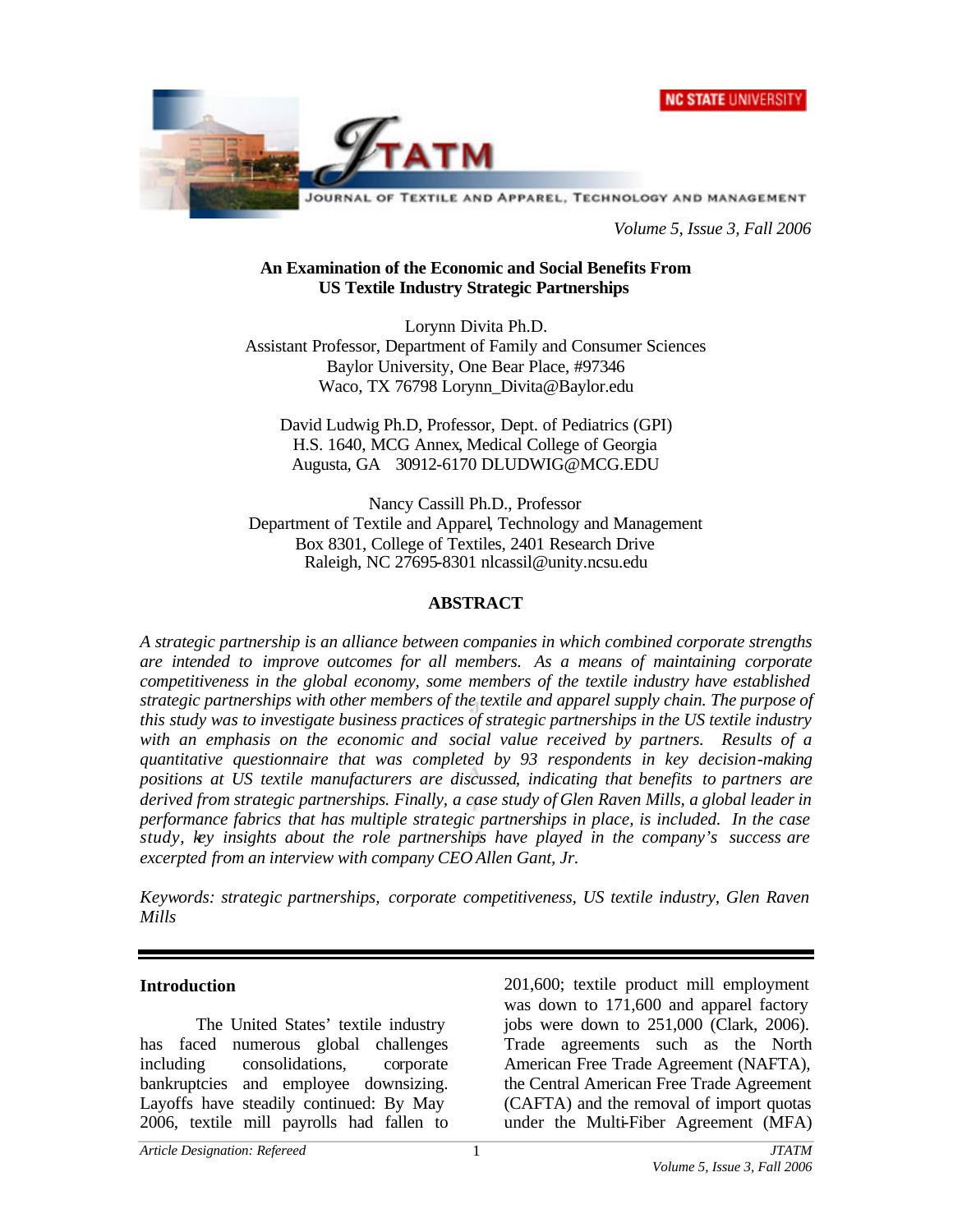have resulted in an increase in clothing imports from countries such as China who benefit from the comparative advantage of offering lower wages to their industry employees than in the US and in Europe. Prior to the lifting of quotas in 2005, China had approximately 25% of the U.S. textile and apparel import market, and some estimates predicted that figure would climb as high as 70% unless safeguard measures were taken by the U.S. government (Hogsett, 2005). In response, trade associations representing textile, apparel and fiber manufacturers filed safeguard petitions that sought to limit the quantity of Chinese imports that enter the United States (White, 2005). While a trade deal that restricted 34 kinds of imports from China went into effect at the beginning of 2006, the goods covered by the deal represented only 13% of the United States' apparel and textile imports by volume (Ellis & Clark, 2006).

As a means of maintaining corporate competitiveness in the global economy, some members of the textile industry have established strategic partnerships with other members of the textile and apparel supply chain. A strategic partnership is an alliance between two or more firms in which resources, capabilities, and core competencies are combined to pursue mutual benefits (Hitt, Ireland, & Hoskisson, 1997). The main goal of a strategic partnership is for both members to become more focused, flexible, and market driven (Corey, 1999). Strategic partners can be suppliers, customers, complementors, competitors or companies outside the industry. Such arrangements have resulted in increased commonality of partners as both competitors and complementors to each other. Over 50 percent of organizations surveyed in one multi-industry study indicated they partnered with their competitors (Parise & Henderson, 2001).

Strategic partnerships are viewed by some channel members as economically preferable to consolidations because they provide the benefits of added industry expertise and resources to members without the financial and legal complexities involved

with corporate mergers or acquisition (Gassenheimer & Houston, 1998). The structure of a partnership may vary in its degree of partner collaboration and added value, from traditional "arm's length" transactions requiring low collaboration and providing low added value to partners at one extreme, to internal growth relationships requiring high collaboration and providing high added value at the other extreme. The majority of strategic partnerships are located in the middle of the spectrum, between regular selling and licensing arrangements on the lower end and the fusion of two companies at the higher end. Such partnerships require a moderate degree of collaboration between partners and provide moderate added value (Maynard,1996).

Interest in strategic partnerships is increasing (Marshall & Heffes, 2004) and strategic partnerships are already being used in mature textile and apparel producing locales such as Japan, Italy, France (Yuasa, 2001; Aniello, 2001; Vervaeke & Lefebvre, 2002) and South Carolina, where a coalition of 45 apparel firms located in the state have formed a cluster with member goals of identifying strengths and opportunities of members, collaborating jointly to implement marketing and supply chain technologies and focusing on marketing on the end consumer. Members have focused on production of items available at specialty stores or delivered directly to consumers' homes, and the participants feel the program has been quite successful in improving their corporate competitiveness (Stone, 2005). Despite these successes, there has been a distinct lack of empirical research on the benefits received through textile industry members' participation in a strategic partnership.

### **Purpose of the Study**

This study examined strategic partnerships in place among US textile manufacturers and their partners. Specific research objectives were:

1) to determine which specific business practices are components of strategic partnerships in the US textile industry,

 $\cdot$  J

T A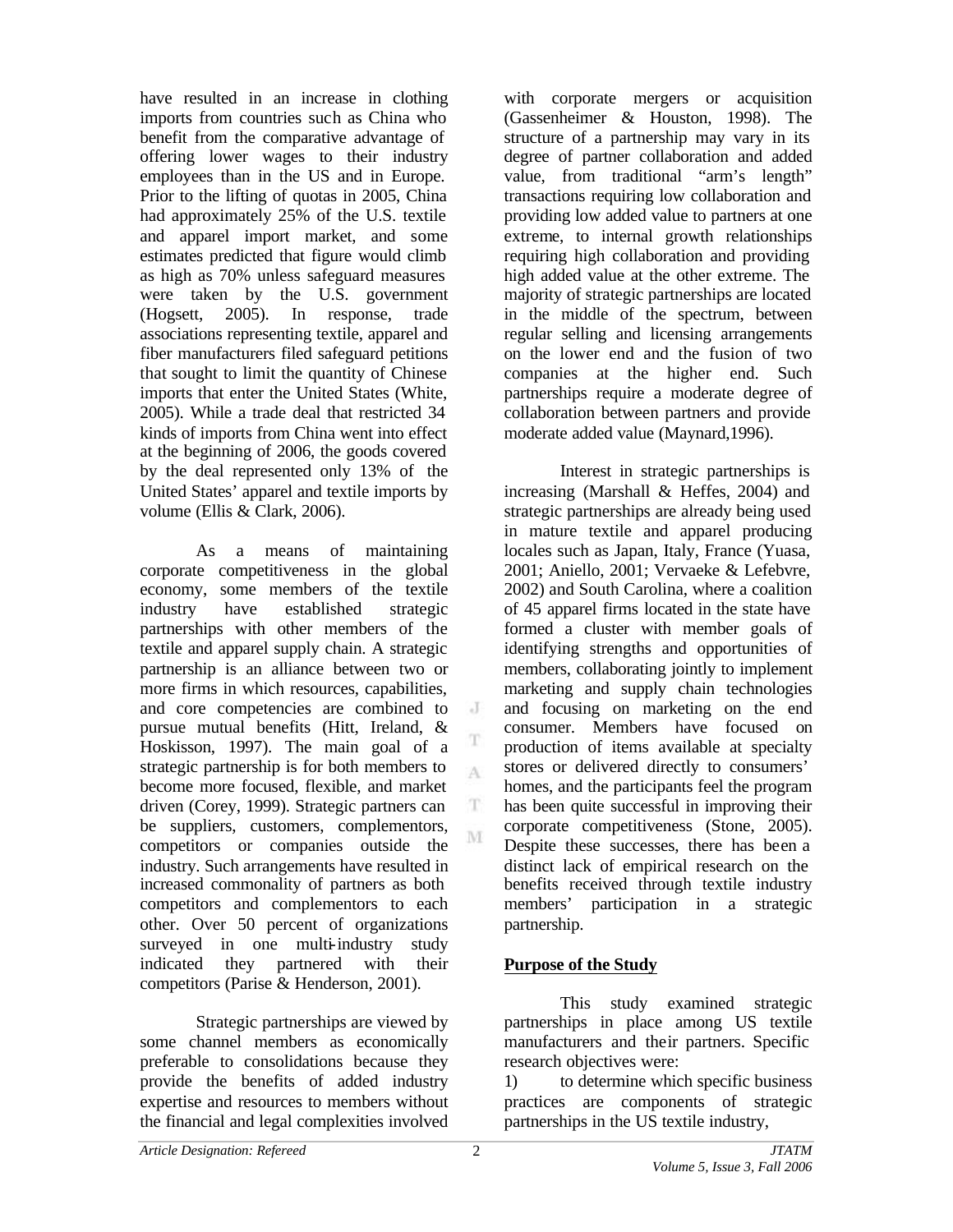2) to investigate and create a descriptive profile of the economic and social benefits received by textile companies through participation in strategic partnerships, and

3) to provide an illustrative case study with a successful US textile manufacturer that demonstrates the benefits that occur from strategic partnerships.

## **Conceptual Model**

There are several elements which impact the success of a strategic partnership. The Relationship Retention Model (Figure 1) proposed by Gassenheimer and Houston (1998) illustrates the forces which simultaneously influence the partners' evaluation of the partnership. *Economic value* is the extent to which a strategic partnership minimizes transaction costs between two partners by fulfilling basic economic needs at a minimum of cost to each other. *Social value* is the extent to which the strategic partnership brings members non-economically-derived satisfaction with the exchange situation. *Fairness* is each party's evaluation of economic and social value in terms of benefits and costs to themselves and to their partner. *Relational distance* is expressed as a position on a continuum of relational characteristics based on the economic and social intent of the exchange, with pure economic interests on the left extreme, and pure social interests on the right extreme. Distance is expressed in how different are the priorities that each partner places on either economic or social value. A favorable evaluation of each of these outcomes can lead to either *satisfaction*, where the partnership continues, or *exit*, where the partners abandon the partnership in search of more favorable alternatives.

For the purposes of this study, the focus is solely on what benefits to members the economic and social value elements include. This is a necessary first step because the other components of the model, fairness and relational distance, are both evaluations of the economic and social value elements.

#### **Review of Literature**

#### **Economic Value**

Based on principles used in Transactional Cost Analysis (TCA) (Williamson, 1991), economic value is the extent to which a strategic partnership minimizes transaction costs between two partners by fulfilling basic economic needs at a minimum of cost to each. The economic value of a strategic partnership to a member is determined by calculating expected financial returns and gains to themselves relative to other options. These calculations include comparing transaction speed and efficiency, the cost of exiting the current partnership, and the cost of protecting specific asset investments against potentially opportunistic partners (Gassenheimer & Houston, 1998).

In a case study reviewing the information costs (e.g., monitoring competitors, forecasting demand) of a British apparel company doing business in international markets, Popp (2000) found that when the company eliminated middlemen and dealt directly with suppliers, there were greater feelings of trust, and the feeling that direct relationships would form the basis of long-term relationships. Despite a distrust of middlemen, in some instances uses of intermediaries were required because of language barriers, and such uses of intermediaries were associated with high information costs.

# **Social Value**

Based on the principles of social exchange theory (Bagozzi, 1974; Hallen and Johanson, 1991), social value is the extent to which members receive non-economically derived satisfaction from their strategic partnership based on comparative evaluation of their alternative options for accomplishing the goals of the relationship. In a purely social exchange situation, members of a partnership base their decision whether or not to maintain their relationship based on their satisfaction with the cooperative nature of the partnership, the

 $\cdot$ T

T A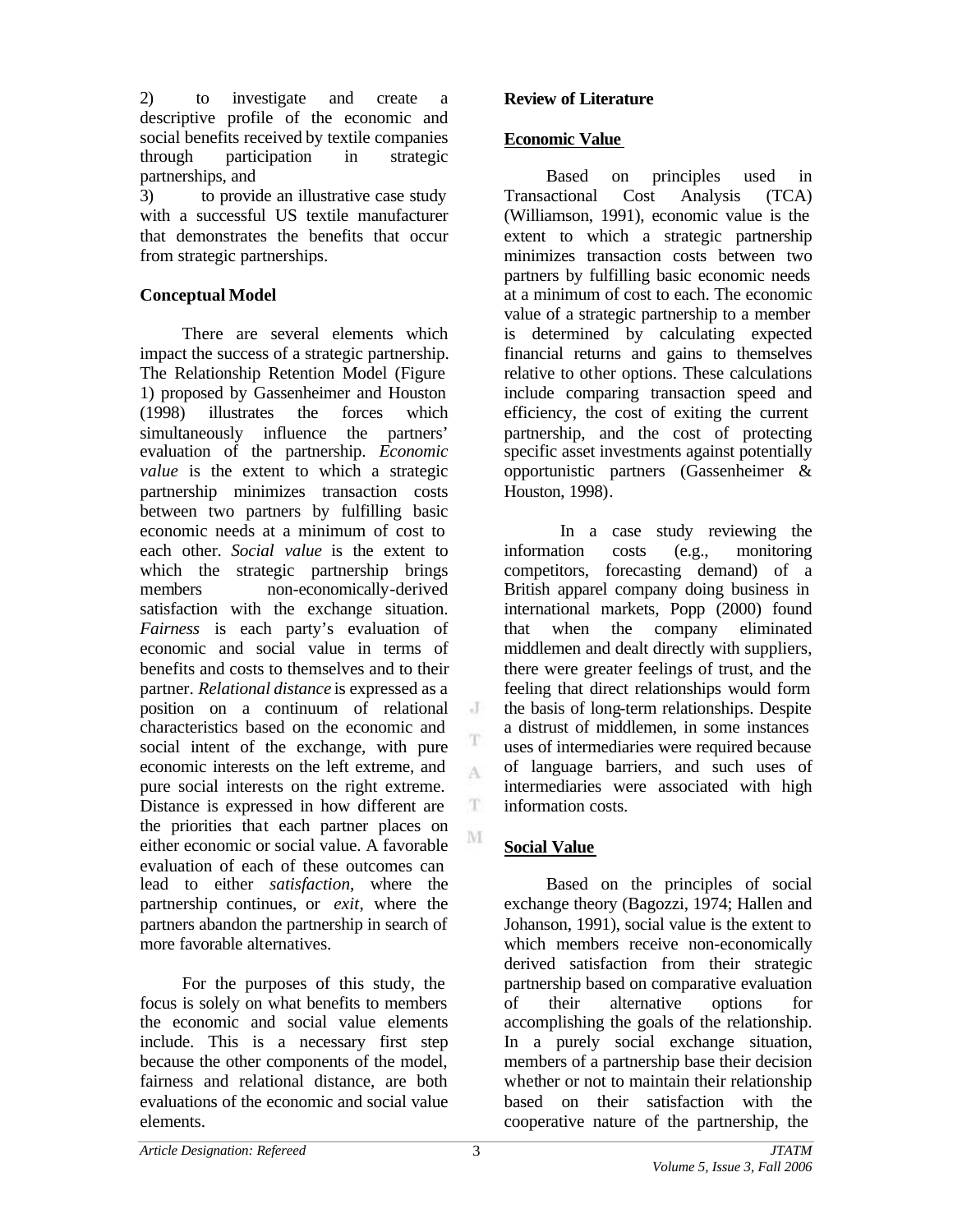compatibility of goals and a comparison of the expected social value from alternative partnerships (Gassenheimer & Houston, 1998).

A study of shippers (Moore & Cunningham, 1999) found that relationship type (alliances versus transactional exchanges) and effectiveness have been found to influence social exchange behavior. Shippers that were engaged in effective logistics relationships perceived higher levels of trust, equity and commitment present in their partnerships, and lower levels of conflict and opportunism than did shippers in less effective relationships, and shippers involved in alliances were more committed to maintaining their relationships than were shippers in purely transactional relationships.

### **Softgoods Supply Chain Organizational Relationships**

Organizational relationships between members of the textile complex have been observed by academic researchers previously: A survey of Missouri apparel manufacturers found that larger, more active apparel manufacturers reported having less difficulty in their relationships with apparel retailers than did smaller, less active manufacturers (Dickerson and Dalecki, 1991), in a study investigating relationship power held by apparel retailers and manufacturers, results indicated that there was an imbalance of power held between the two, with apparel retailers perceived as having the power advantage over manufacturers in decision making areas by both retailers and manufacturers alike (ZuHone and Morganosky, 1995).

Many of the potential benefits received by partners are similar to those of quick response (QR) programs, including increased market share, shortened lead times and lowered production costs. The perception of receiving benefits associated with adoption of a QR program has been found to be strongly related with the decision to implement such a program (Ko, Kincade and Brown, 2000). Sullivan and

Kang (1998) examined quick response QR adoption habits in the apparel manufacturing industry and found that firm size was significantly related to QR adoption, that large firms were more likely to use QR than small firms, and small firms may have competitive disadvantages compared to large firms that have both adopted QR techniques and benefit from economies of scale in production.

Strategic partnerships are the building block of the supply chain management (SCM) process, which is defined by Lee and Kincade (2003) as "…efforts to reduce inefficiencies and solve the problems throughout the supply chain, from raw materials to final customers…". In their study of SCM activities in the apparel industry, Lee and Kincade (2003) found that partnership-like relationships, including information sharing with suppliers/retailers; technology sharing with suppliers/retailers and forecasting with suppliers/retailers, were present in a cluster with the highest levels of SCM activity implementation. High levels of SCM activity implementation was found to be closely related with basic goods production, higher delivery performance of the fabric supplier, and relatively big retailers.

 $\cdot$  J

T

A

T M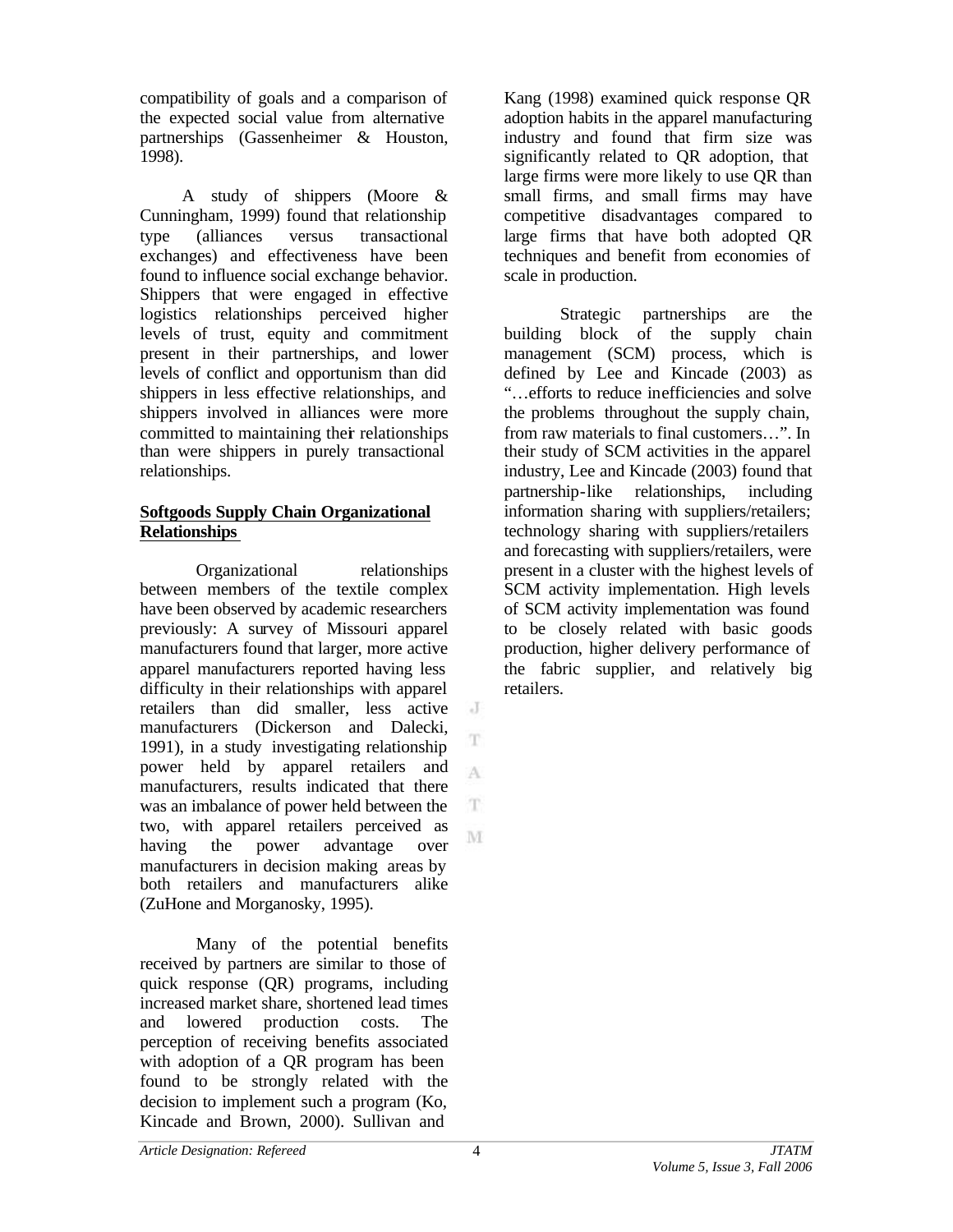



Adapted from: Gassenheimer, J. B. and Houston, F. S. (1998). The role of economic value, social value and perceptions of fairness in interorganizational relationship retention decisions, *Journal of the Academy of Marketing Science, 26*(4), 322-338.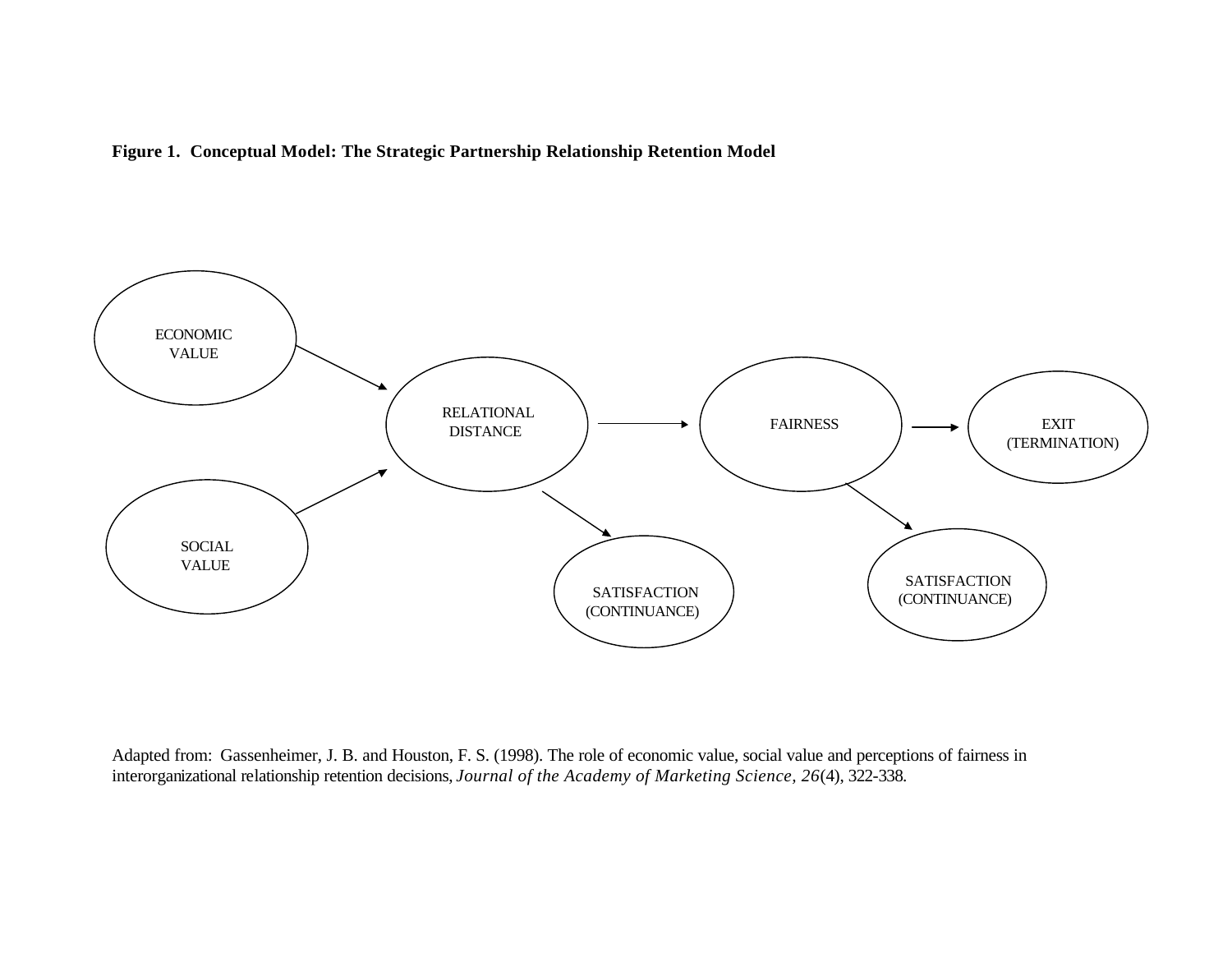Based on in-depth interviews with seven textile and apparel industry executives, Divita and Cassill (2002) found several benefits for firms that engaged in strategic partnerships, including the increased speed of goods or service entry which resulted in cost savings, as well as non economic benefits such as trust between partners. The researchers found that the essential elements necessary for the formation of strategic partnerships within the textile complex include 1) the potential for partners' mutual benefit; 2) common interest in products and markets; 3) similar business ethics upon which a foundation for trust is established; and 4) an environment for sharing resources and benefits.

## **Methods**

## **Sample**

The population of this study consisted of manufacturers of textiles made for apparel end-use that had domestic headquarters, more than twenty-five (25) employees and were listed in either the *Davison's Textile Blue Book* or the *Official North American Textile Red Book*. Every company in the two directories that met the study criteria was contacted. After eliminating companies that were ineligible and defunct and unwilling to partic ipate, the sample consisted of 510 companies. Of these, a total of 93 surveys were completed by respondents and returned for a total response rate of 18.2%. The response rate obtained was considered statistically sufficient for analysis. Among the usable returned surveys, 36 respondents, or 38.7% had strategic partnerships in place, while the remainder expressed interest in developing a strategic partnership as a part of their business strategy. While it may appear that the nonresponse rate was very high, it would be somewhat misleading to judge the nonresponse rate in this study against how many surveys were distributed, because there was no way of knowing which companies had strategic partnerships (the actual population of interest), so therefore vast over sampling outside the eligible companies had to occur. It is probable that

many of the nonrespondents were companies that that did not have strategic partnerships. If a company that received this survey did not engage in strategic partnerships, the response was probably ignored. Therefore it can be defended that it is as representative as any sample in the current literature of those firms with strategic partnerships currently in place. This response rate is similar to other examples of apparel industry research, which is known for its low return rates. For example, Lee and Kincade (2003) had a response rate of 9.49% for their study of US apparel manufacturers' supply chin management activities, which explained about 4.8% of the population, but still provided valuable insight.

Because this research was a double blind study, it was not possible to determine respondent companies from returned questionnaires, however response cards that were sent out separately from the questionnaires requesting additional information on strategic partnerships indicated that many of the responses were from several of the largest textile manufacturers in the United States (ranking within the 10 largest manufacturers by sector).

# **Instrument**

 $\cdot$ 

T

A

T. M

A questionnaire was designed to investigate the elements which comprise economic value and social value in existing strategic partnerships. A quantitative questionnaire was developed based on key concepts from a literature review and the results of a qualitative pilot study which supported that economic value and social value, relational distance and fairness issues as described by the literature were present in respondents' strategic partnerships. A discussion of how each variable was formatted follows.

Economic Benefits. The transactional cost analysis (TCA) literature (Adler and Scherer, 1999; Klein and Frazier, 1990; Rindfleisch and Heide, 1997) lists several economic benefits that should occur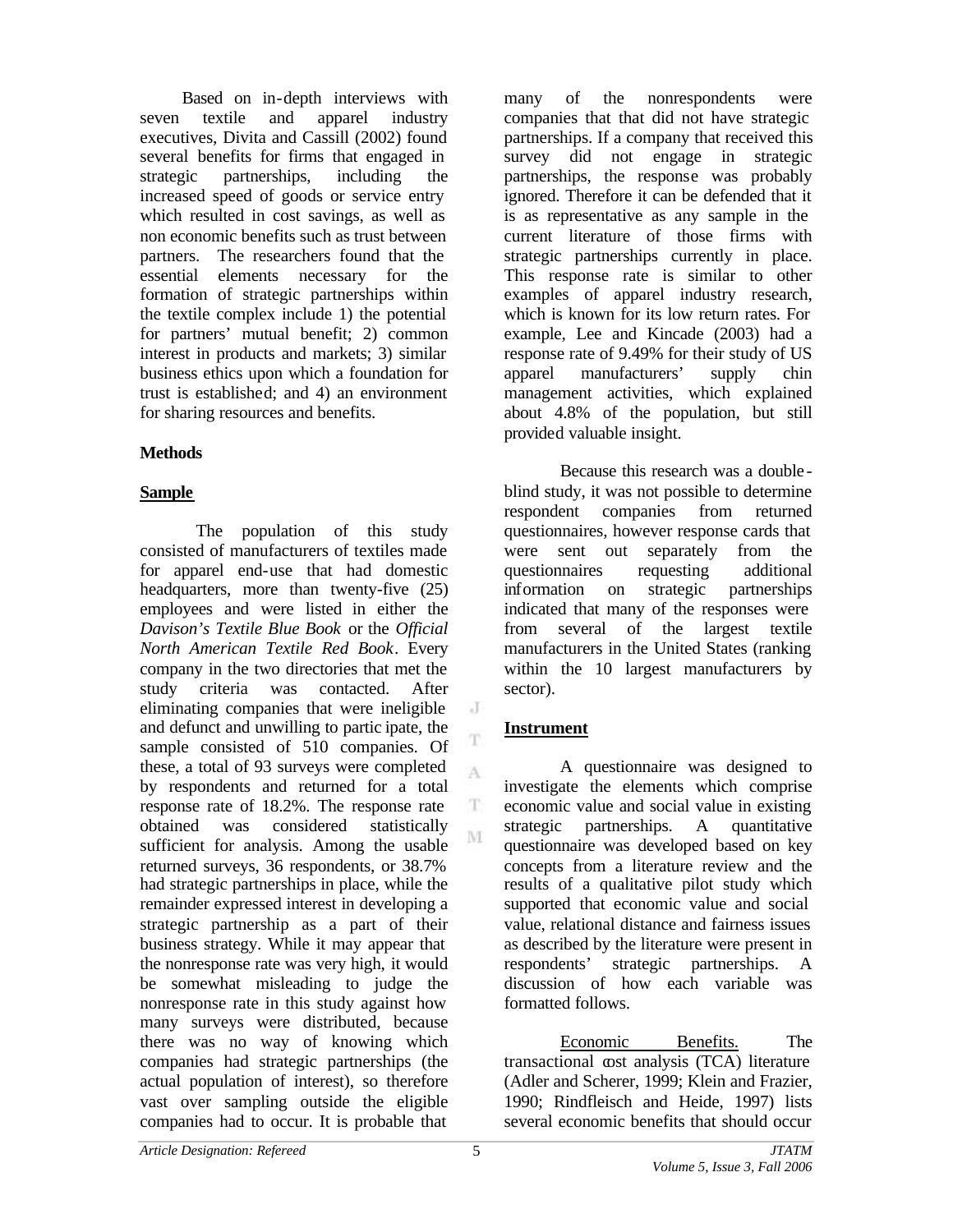in relationships with high economic value, including increased market share, shortened turnaround time, increased profit, reduced inventory level, reduced work-in-progress, decreased product costs, improved product quality, reduced administrative costs, reduced purchasing costs, and reduced uncertainty of number of orders received. Responses indicating to what degree each economic benefit was received by the respondent as a result of their strategic partnerships were formatted as seven-point Likert scales, with one indicating "no benefit" and seven indicating "high benefit".

Social Benefits. Social exchange literature (Anderson and Narus, 1990; Ganesan, 1994; Morgan and Hunt, 1994; Smeltzer 1997) lists several noneconomically derived benefits that should occur in relationships with high social value, including feelings of trust, feelings of commitment, sharing of work-related advice/support, empathy/concern for the other's well being, interest in partners' family or personal life, sharing of humor, looking out for partners' best interest, interacting with someone you like, feelings of belonging or acceptance, and improved open communications. Responses indicating to what degree each social benefit was received by the respondent as a result of their strategic partnerships were formatted as seven-point Likert scales, with one indicating "no benefit" and seven indicating "high benefit".

Strategic Partnership Practices Information. In addition to the economic and social value questions, the study asked some background information about the main strategic partnership in which respondents were engaged. The first three questions asked with whom the respondent firm had their main strategic partnerships (suppliers, competitors or customers), the number of strategic partnerships the respondent firm currently had, the length of time the partnership had been in existence. The fourth question provided a battery of partnership characteristics and asked which ones were a part of the respondent's strategic partnership.

The questionnaire was pretested with various members of the textile complex who did not receive the final survey. The distribution of the questionnaires was formatted according to the Dillman (2000) method. Respondents were contacted by the researcher up to three times by mail in an attempt to maximize response rates. Respondents had the option of completing the survey using one of two formats: 1) by filling out and returning the written questionnaire that was mailed to them, or 2) via the internet at the web address www.strategictextilepartners.com, which allowed respondents to fill out an on-line survey that was identical to the written questionnaire in both format and language. After a respondent completed the survey, the full text of each survey question together with the respondent's answers were emailed to the researcher without any identifying information.

## **Data Analysis**

Due to the pilot nature of the study, frequencies were recorded by the researchers to learn descriptive information about strategic partnerships and to determine a profile of the types of partnership practices that are in use among US textile industry partnerships. Because of the use of a sevenpoint Likert scale for reporting the degree to which each economic and social benefit was received by strategic partnership members, the mean score from all respondents was reported for each benefit, with 7 as the highest possible score and 1 as the lowest possible score).

### **Results**

# **Descriptive Information**

Study results show an interesting profile of strategic partnerships in the US textile industry on a variety of points. The type of firm with that was the respondent companies' main strategic partner was almost equally divided: of 35 responses, eleven companies partnered with a supplier, ten companies partnered with a competitor and fourteen companies reported partnering

J

T A

T M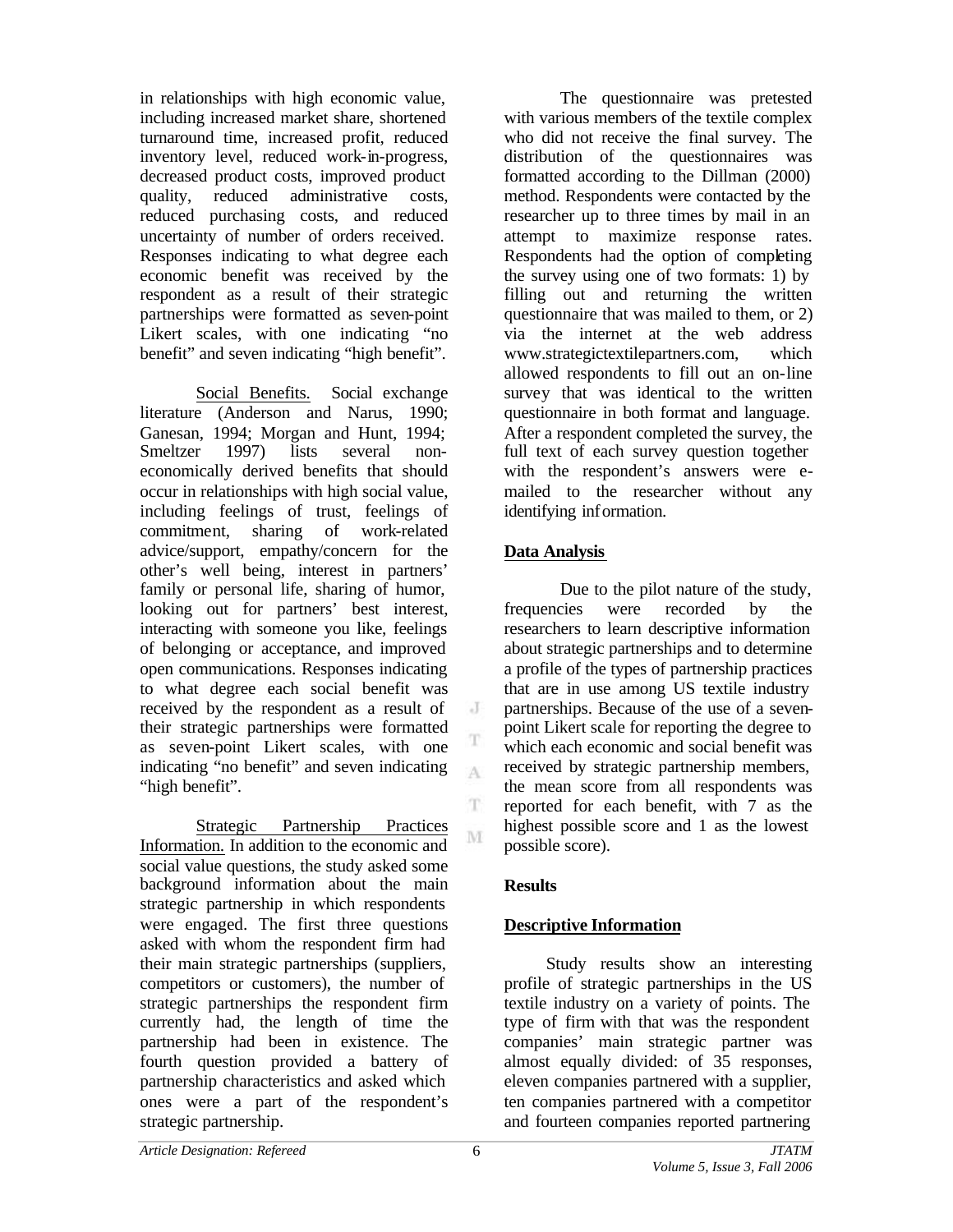with a customer. The average number of strategic partnerships each company had was 2.46, with the lowest reported number of partnerships was one and the highest number was twelve. The average length of time the main partnership had been in existence was nine years, with the youngest partnership 3 months old, and the oldest partnership being 55 years. The two most common components of respondents' strategic partnerships were exclusivity of

products or prices, sharing of technology and sharing of private information, which were each practiced by the companies of 27 respondents. There was a large gap (26 responses) between the most common components and the least common component, shared office space. Table 1 lists all of the components of respondents' strategic partnerships in order of response frequency.

| Rank  | <b>Partnership Component</b>                   | <b>Frequency</b> |
|-------|------------------------------------------------|------------------|
| (tie) | <b>Exclusivity in Products and Prices</b>      | 27               |
| (tie) | <b>Shared Technology Between Partners</b>      | 27               |
|       | Shared Private Company Information             | 26               |
|       | Sharing of People in Cross-Company Teams       |                  |
|       | <b>Shared Financial Risk</b>                   | 16               |
|       | Shared Capital for Research and Development    |                  |
|       | <b>Shared Capital for Advertising Expenses</b> |                  |
|       | Shared Office Space in Both Partners' Offices  |                  |

#### **Economic and Social Benefits**

Respondents reported receiving economic and social benefits as a result of their involvement in a strategic partnership, but to varying degrees. The two strongest economic benefits on average that respondents reported receiving as a result of their strategic partnership were improved market share (4.92) and improved product quality (4.75). Interestingly, respondents

reported receiving higher levels of social benefits from the strategic partnerships than economic benefits for seven out of the eight social benefit criteria. The strongest social benefits respondents indicated they experienced in their strategic partnerships on average were sharing of work related advice (5.67) and partnership commitment (5.56). Tables 2 and 3 report the mean scores for each of the economic and social benefits received by strategic partners in rank order.

A T.

J.

T

M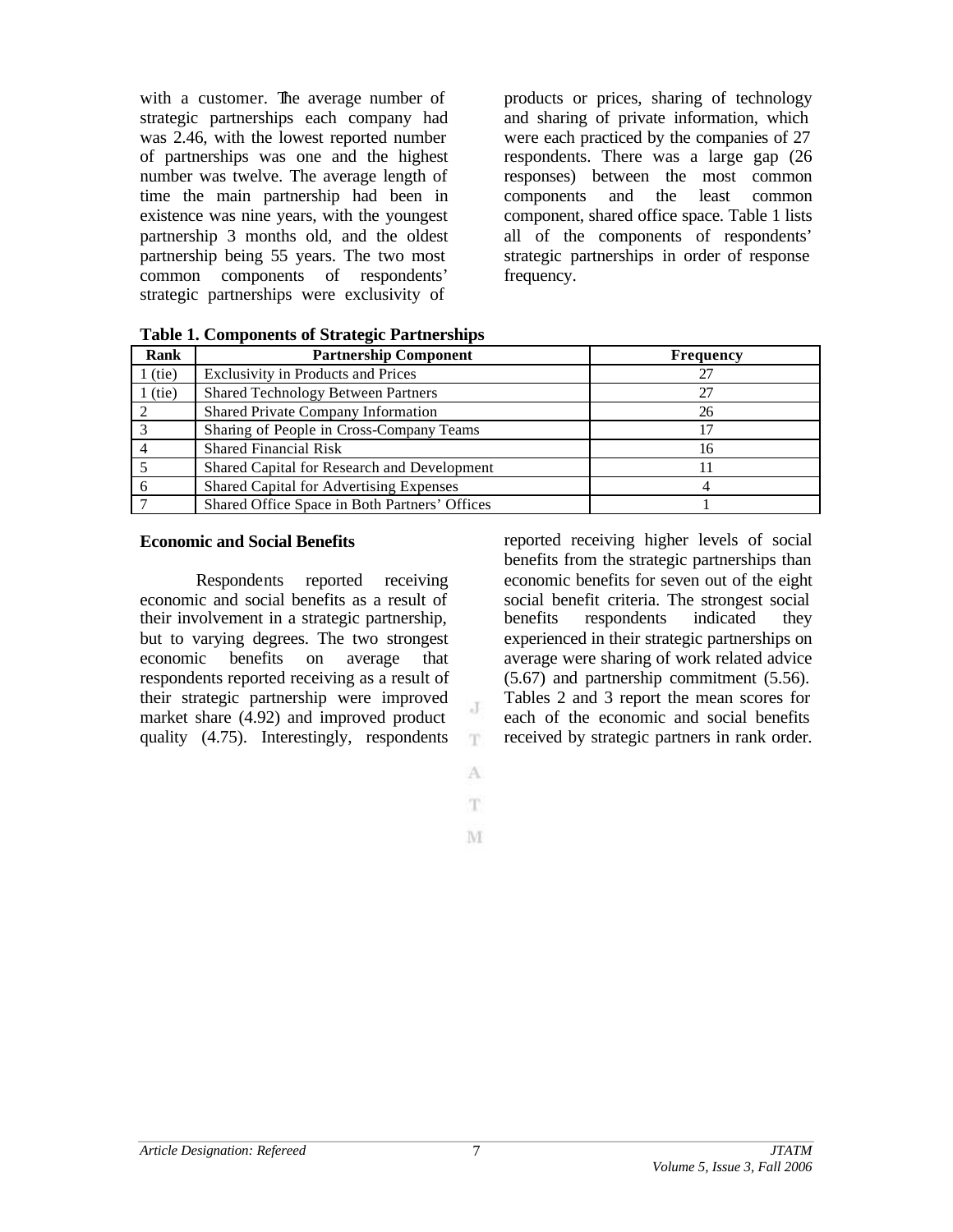| Rank      | <b>Economic Benefit Received</b>    | <b>Mean Score</b> |
|-----------|-------------------------------------|-------------------|
|           | <b>Improved Market Share</b>        | 4.92              |
|           | <b>Improved Product Quality</b>     | 4.75              |
|           | <b>Increased Profit</b>             | 4.28              |
|           | <b>Improved Turnaround Time</b>     | 4.25              |
|           | Reduced Inventory Level             | 4.08              |
| 6         | <b>Reduced Product Costs</b>        | 4.03              |
| $7$ (tie) | <b>Reduced Purchasing Costs</b>     | 3.92              |
| $7$ (tie) | Reduced Work-in-progress Time       | 3.92              |
| 8         | <b>Reduced Administrative Costs</b> | 3.36              |

**Table 2. Economic Benefits Received From Strategic Partnership Participation**

**Table 3. Social Benefits Received From Strategic Partnership Participation**

| Rank                        | <b>Social Benefit Received</b>                  | <b>Mean Score</b> |
|-----------------------------|-------------------------------------------------|-------------------|
|                             | Sharing of Work-related Advice/Support          | 5.67              |
| $\mathcal{D}_{\mathcal{A}}$ | Partnership Commitment                          | 5.56              |
| $3$ (tie)                   | Concern for Partners' Personal Well-being       | 5.42              |
| $3$ (tie)                   | Partnership Trust                               | 5.42              |
| $4$ (tie)                   | Feelings of Organizational Belonging/Acceptance | 5.39              |
| $4$ (tie)                   | <b>Improved Communication</b>                   | 5.39              |
| 5                           | Interacting With Someone Partner Likes          | 5.36              |
| 6                           | Concern for Partners' Best Interest             | 5.11              |
|                             | Sharing of Humor or General Conversation        | 5.03              |
| 8                           | Interest in Partners' Family or Personal Life   | 4.19              |

 $\cdot$ T

T A

 $\mathbf T$ 

M

# **Case Study: Glen Raven Mills**

Glen Raven Mills is one of the most successful privately-owned textile companies in the United States. Through its innovativeness, the company has managed to thrive in an intensely competitive global market and be an inspiration to other U.S. textile manufacturers, winning the 2005 *Textile World* Innovation Award (Borneman, 2005). Once known primarily as the company that invented panty hose in 1953, today Glen Raven Mills is the premier provider of protective fabrics for both outdoor and apparel uses, with such wellknown brands as Sunbrella® and GlenGuard®. Glen Raven recognizes the importance that strategic partnerships have played in their success over the past 125 years.

The company was founded by John Q. Gant as a partnership known as Altamahaw Mills (Borneman, 2005). Two of the company's main partnerships have endured for decades: one company has been a partner for over 100 years, and another for

over 75 years. The successful relationships at the Glen Raven Mills aren't just at the manufacturing level; the company has had the same bank for 80 years and the same factor for 75 years (Allen E. Gant, personal communication, January 5, 2006). The significance of these long-term partnerships were apparent to current Glen Raven Mills CEO Allen E. Gant, Jr. when he said, "When you bank with somebody for as long as we have, you really learn each other and you have great respect for each other and you allow each other much more flexibility than you ever would otherwise" (personal communication, January 5, 2006).

Glen Raven Mills has experienced economic benefits from its strategic partnerships. In a personal interview, Allen E. Gant, Jr. said, "Certainly there are opportunities, such as intellectual property, market access, those kinds of things in which you are able to gain a position in the marketplace much quicker if you do it through a partnership than if you try to go in and do it by yourself". Mr. Gant's sentiments echoed the results of this study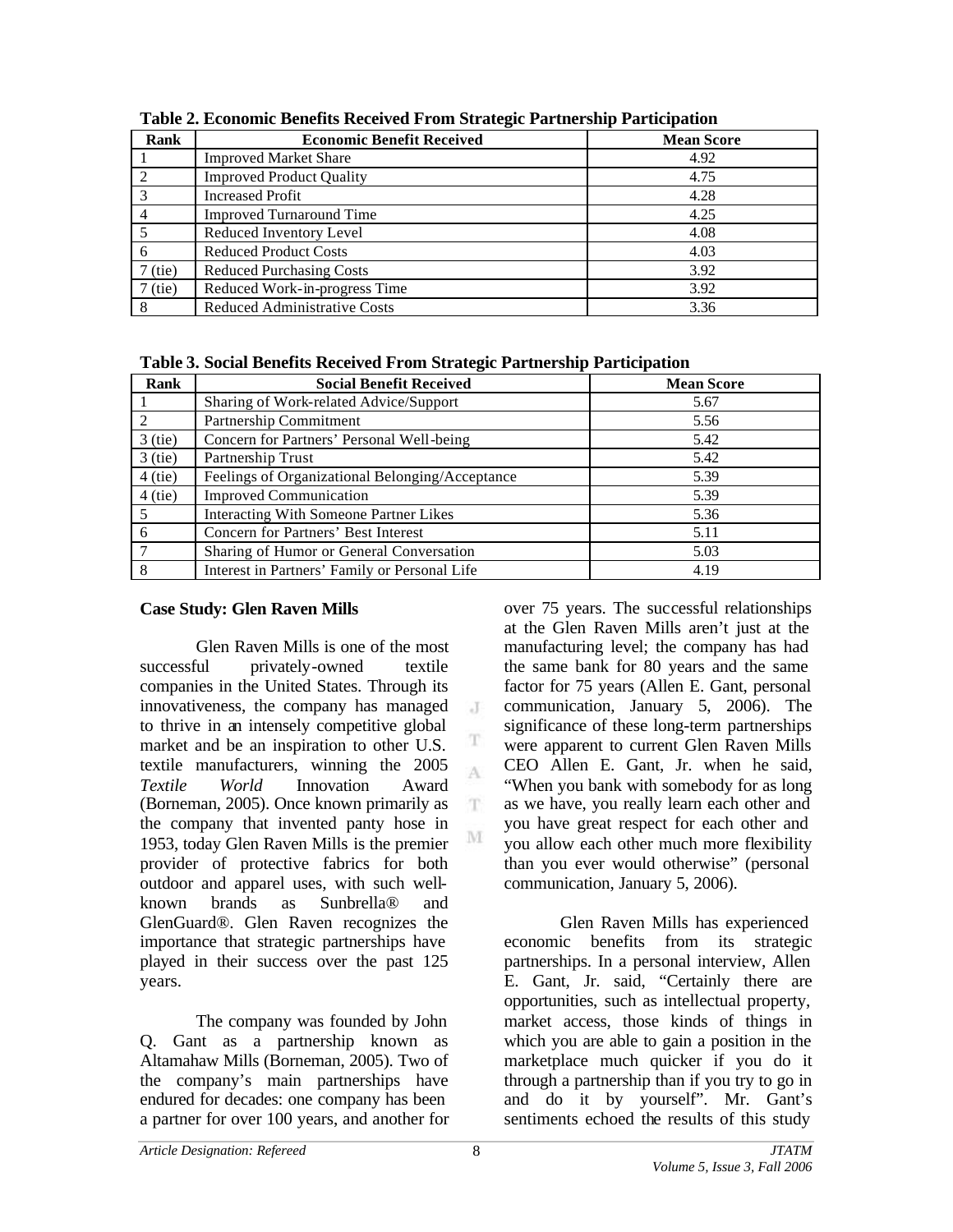when he stated, "Market access needs to be the primary reason for a partnership" (personal communication, January 5, 2006).

As a result of shared research and development with its strategic partners, the company has created some of its most successful products. For example, a partnership with a leading automobile manufacturer resulted in the creation of a new interior headliner fabric for automobiles that is colorfast, recyclable, and compatible with today's high-tech car and truck interiors. Because of a partnership with some national retail and restaurant chains, the Sunbrella® Graphics System, (SGS), the industry's first warranty-backed system for faster, more efficient application of graphics to Sunbrella® fabric was developed. Another successful product that was conceived as a result of a partnership with a protective apparel manufacturer was GlenGuard®, a comfortable, lightweight fabric that is durable and meets the NFPA70E Class 2 standard for flame resistant material ("Case Studies", 2006).

Glen Raven also recognizes the importance of the social benefits derived from strategic partnerships such as trust and concern for each partners' best interest. According to Allen E. Gant, Jr., "Our perspective is, the less we can be partners, then we really can't do business together, and the reason is, is if we can't trust each other to take advantage of the marketplace in such a way that it would be good for both parties". He acknowledged that the social aspect of business does impact a partnership when he stated, "You treat customers and suppliers differently if you think of them in terms of being a partner in your business. That's the way we handle our business" (personal communication, January 5, 2006). Clearly, in addition to many other business practices that Glen Raven Mills is doing well, it also knows how to be a great strategic partner.

### **Conclusions**

A descriptive profile of strategic partnerships and the economic and social

value textile manufacturing companies receive as a result of engaging in such partnerships was studied first with a qualitative pilot and ultimately with a quantitative questionnaire that could be answered either in writing or via the internet. A descriptive profile of the specific activities that were a part of respondents' partnerships was created, and the most popular types of economic and social benefits received by strategic partnership participants were ranked.

Results indicated that respondents engaged in each of the main components of a strategic partnership, however to widely varying degrees. This same variability was evident in the degree to which each type of the economic and social benefit were experienced were experienced by respondents – each benefit was received, however some more strongly than others. It was interesting to note that the mean score for the majority of the social benefits were higher than any of the economic benefits. One potential reason for this may be that economic benefits are a requirement for any business transaction, even arm's-length transactions, so the economic benefits of a partner may not be as extreme as the social ones. However, the high levels of social benefits reported underscore the importance of doing business with individuals and entities that are liked and trusted. A correlation between economic and social benefits may exist, however further research on this topic is necessary. The Glen Raven Mills case study served to illustrate both types of benefits received from strategic partnerships in an applied setting.

This study lays the groundwork for a future body of research in the area of strategic partnerships. Future studies may include dyadic research in which both members of a partnership are surveyed separately then compared, or in the form of a longitudinal study that repeatedly surveyed respondents over a longer course of time and mapped how their perceptions of the partnership changed with time. The scope of the survey may be broadened to the global level by including international partnerships

J

A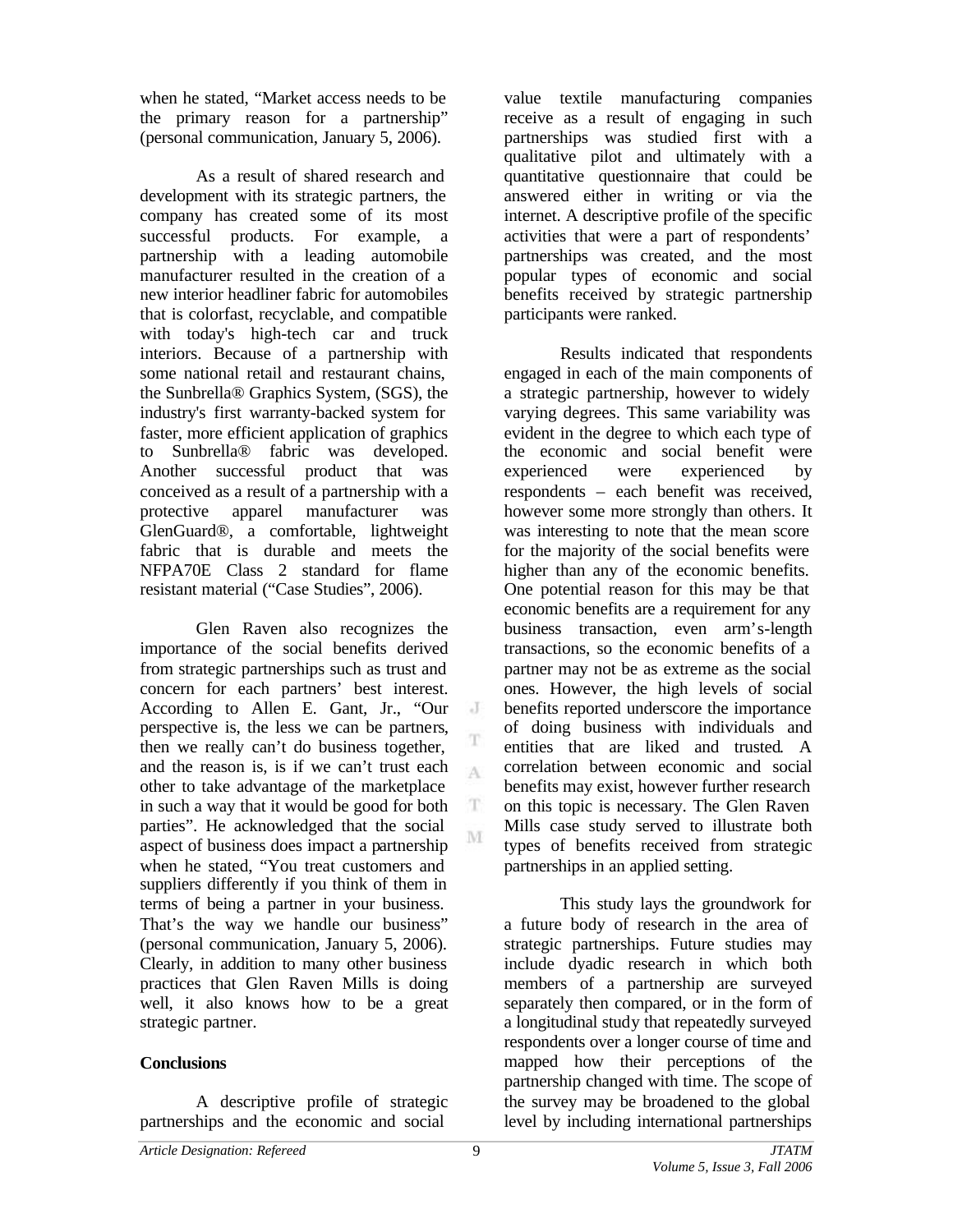in the sample, including additional influences such as language barriers and cultural differences that could affect the core concepts of social value and economic value.

## **References**

- Adler, T. R. (1999). A multivariate investigation of transaction cost analysis dimensions: Do contract types differ? *Journal of Applied Business Research,15*(3), 65-80.
- Anderson, J.C. & Narus, J.A. (1990). A model of distributor firm and manufacturing firm working partnerships. *Journal of Marketing, 54*, 42-58.
- Aniello, V. (2001). The competitive mezzogiorno (Southern Italy): Some evidence from the clothing and textile industry in San Giuseppe Vesuviano. *International Journal of Urban and Regional Research, 25*(3) 519-536.
- Bagozzi, R. P. (1974). "Marketing as an organized behavioral system of exchange", *Journal of Marketing,38,* pp. 77-81.
- Borneman, J. M. (2005, June). Glen Raven: Market-driven to the core. *Textile World, 155(6), 20. "Case Studies."* (2005). Retrieved June 7, 2006 from http://www.glenraven.com/casestudies.php
- Clark, E. (2006, May 8). Apparel, textiles lose jobs, while U.S. gains overall. *Women's Wear Daily 191*(98), 11. Retrieved June 1, 2006 from Infotrac Onefile Database.
- Corey, M. A. (1999). Textiles. In *U.S. industry and trade outlook '99* (pp. 9-1 – 9-10). New York: McGraw-Hill.
- *Davison's Textile Blue Book* (135<sup>th</sup> ed.). (2001). Concord, NC: Davison Publishing Co., Inc.
- Dickerson, K. G., & Dalecki, M. (1991). Apparel manufacturers' perceptions of supplier-retailer relationships. *Clothing and Textiles Research Journal, 9*(3), 7-14.
- Divita, L. & Cassill, N. (2002). Strategic partnerships in the domestic textile complex: Exploring suppliers' perspectives. *Clothing and Textiles Research Journal, 20*(3), 156-166).
- Ellis, K. & Clark, E. (2006, March 13). Textile, apparel sector cuts 3,300 jobs. *Women's Wear Daily, 191*(54) 12. Retrieved June 1, 2006 from Infotrac Onefile database.
- Gassenheimer, J. B., & Houston, F. S. (1998). The role of economic value, social value and perceptions of fairness in interorganizational relationship retention decisions. *Journal of the Academy of Marketing Science, 26*(4), 322-347.
- Hallen, L. and Johanson, J. (1991). "Interfirm adaptation in business relationships", *Journal of Marketing,* vol. 55 no. 4, pp. 29-61.
- Hitt, M. A., Ireland, R. D., & Hoskisson, R. E. (1997). *Strategic management: Competitiveness and globalization.*  $(2<sup>nd</sup>$  ed.). St. Paul, MN: West Publishing Company.
- Hogsett, D. (2005, January 31). U.S. textiles lost more ground in '04. *Home Textiles Today, 26*(21), 1, 15.
- Ko, E., Kincade, D. and Brown, J.R. (2000). "Impact of business type upon the adoption of quick response technologies", *International Journal of Operations and Production* Management,(20) 9, pp. 1093-1111.
- Lee, Y. & Kincade, D. (2003). US apparel manufacturers' company characteristic differences based on SCM activities*. Journal of Fashion Marketing and Management, (7)*1, 31-48.
- Marshall, J. & Heffes, E.M. (2004). Survey finds growing interest in alliances. *Financial Executive*, 20(5), 11.
- Maynard, R. (1996). Striking the right match. *Nation's Business, 84*(5), 18- 23.
- Moore, K.R., & Cunningham III, W.A. (1999). Social exchange behavior in logistics relationships: A shipper perspective. *International Journal of Physical Distribution & Logistics Management, 29*(2), 103-121.

 $\cdot$ T.

A

 $\mathbf T$ M